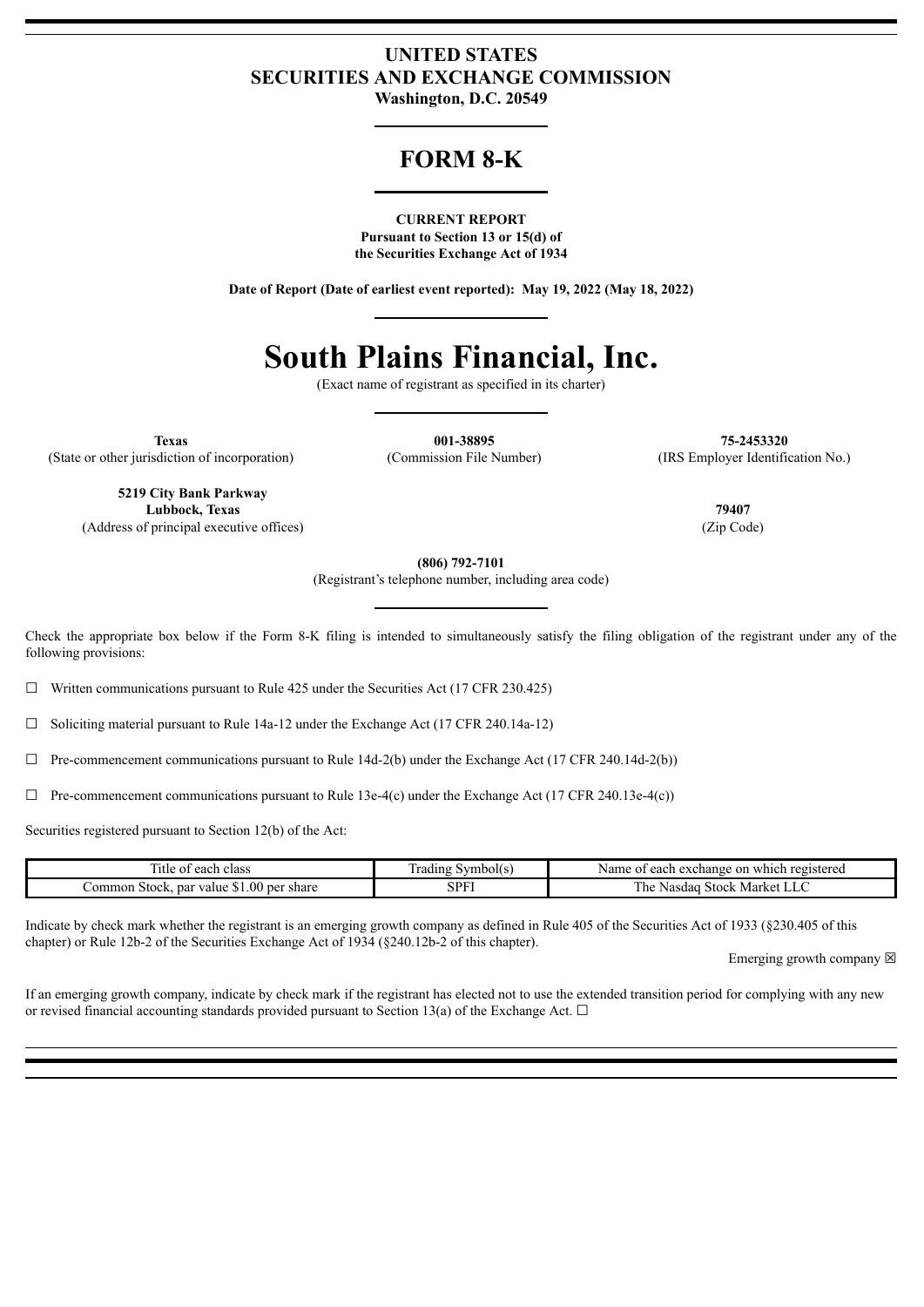## **Item 8.01 Other Events.**

On May 18, 2022, the Board of Directors (the "Board") of South Plains Financial, Inc. (the "Company") approved a new stock repurchase program for up to \$15.0 million of the outstanding shares of the Company's common stock (the "New Stock Repurchase Program"). The New Stock Repurchase Program will begin on the date on which the existing stock repurchase program expires due to depletion of funds previously allocated to it by the Board (the "expiring stock repurchase program") and will conclude on May 21,2023, subject to earlier termination or extension of the New Stock Repurchase Program by the Board. The expiring stock repurchase program, which was originally announced on November 1, 2021, has approximately \$1.6 million remaining of funds previously allocated by the Board to repurchase shares of the Company's common stock.

A copy of the Company's press release announcing the New Stock Repurchase Program is attached as Exhibit 99.1 to this Current Report on Form 8-K and is incorporated herein by reference.

## **Item 9.01 Financial Statements and Exhibits.**

- (d) Exhibits.
- [99.1](#page-3-0) Press release, dated May 19, 2022, announcing the New Stock Repurchase Program.
- 104 Cover Page Interactive Data File (formatted as Inline XBRL).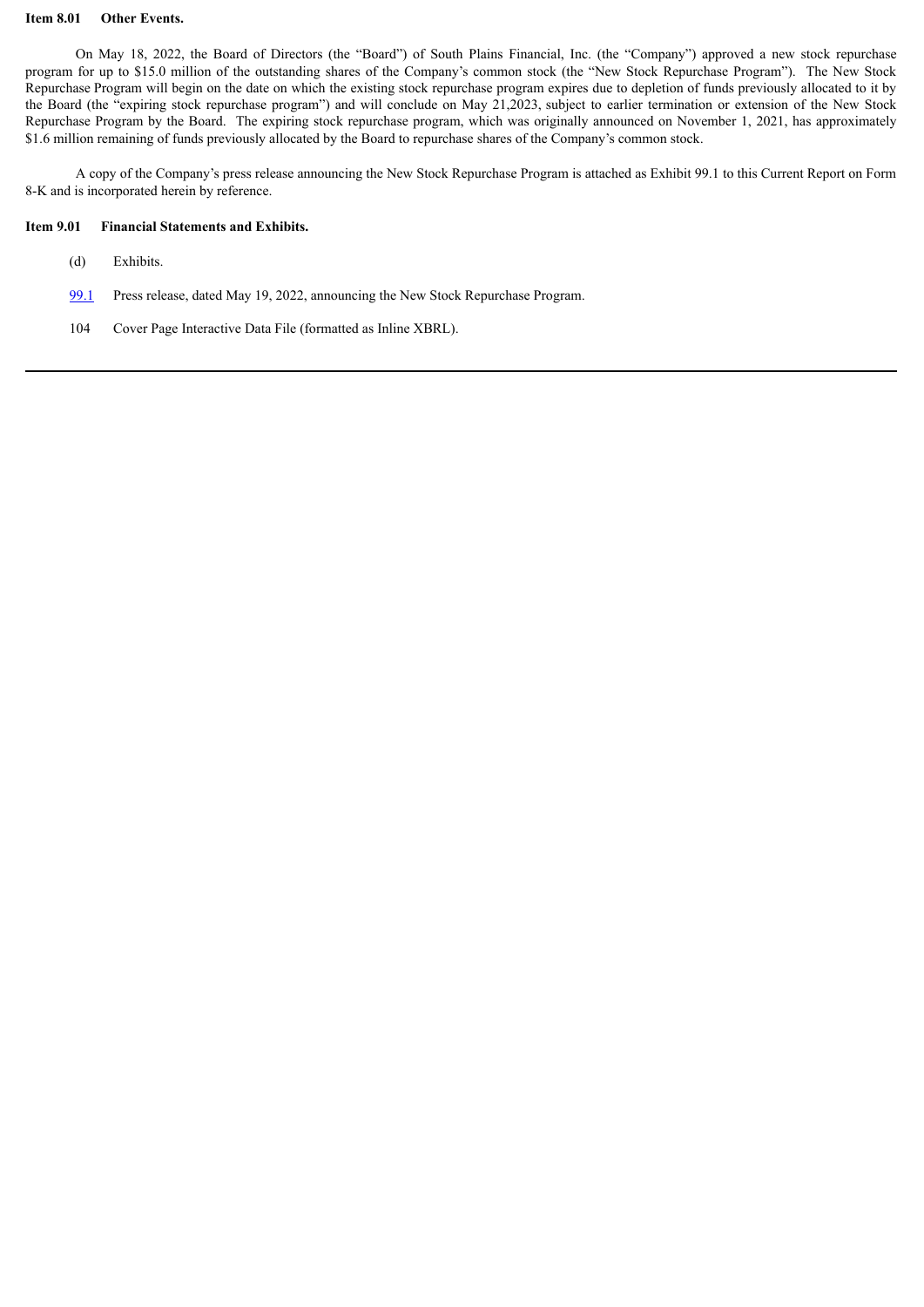## **SIGNATURES**

Pursuant to the requirements of the Securities Exchange Act of 1934, the registrant has duly caused this report to be signed on its behalf by the undersigned hereunto duly authorized.

## **SOUTH PLAINS FINANCIAL, INC.**

Dated: May 19, 2022 By: /s/ Steven B. Crockett

Steven B. Crockett Chief Financial Officer and Treasurer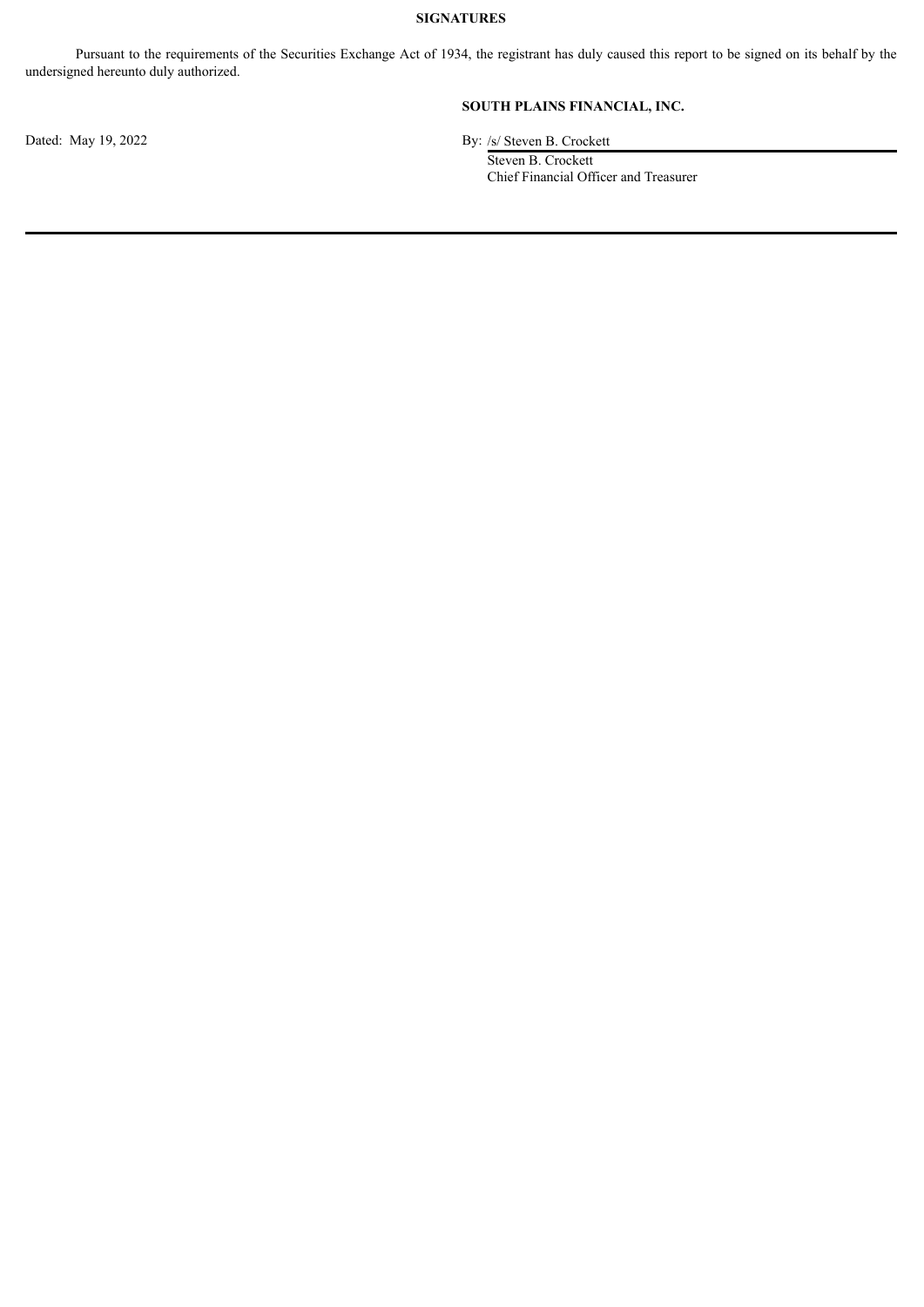<span id="page-3-0"></span>

## **South Plains Financial, Inc. Announces Approval of a New Stock Repurchase Program**

LUBBOCK, Texas, May 19, 2022 (GLOBE NEWSWIRE) – South Plains Financial, Inc. (NASDAQ:SPFI) ("South Plains" or the "Company"), today announced that the board of directors of the Company (the "Board") approved a new stock repurchase program for up to \$15.0 million of the outstanding shares of the Company's common stock (the "New Stock Repurchase Program"), beginning on the date on which the existing stock repurchase program expires due to depletion of funds previously allocated to it by the Board (the "expiring stock repurchase program") and concluding on May 21, 2023, subject to earlier termination or extension of the New Stock Repurchase Program by the Board. The expiring stock repurchase program, which was originally announced on November 1, 2021, has approximately \$1.6 million remaining of funds previously allocated by the Board to repurchase shares of the Company's common stock.

Under the New Stock Repurchase Program, the Company may repurchase shares of common stock from time to time in open market purchases or privately negotiated transactions. Any open market repurchases will be conducted in accordance with the limitations set forth in Rule 10b-18 promulgated under the Securities Exchange Act of 1934, as amended (the "Exchange Act"), and other applicable legal requirements. Repurchases under the New Stock Repurchase Program may also be made pursuant to a trading plan under Rule 10b5-1 under the Exchange Act, which would permit shares to be repurchased when the Company might otherwise be precluded from doing so because of self-imposed trading blackout periods or other regulatory restrictions. The extent to which the Company repurchases its shares, and the timing of such repurchases, will depend upon a variety of factors, including the performance of the Company's stock price, general market and economic conditions, regulatory requirements, availability of funds, and other relevant considerations, as determined by the Company. The Company may, in its discretion, begin or terminate repurchases at any time prior to the New Stock Repurchase Program's expiration, without any prior notice.

## **About South Plains Financial, Inc.**

South Plains is the bank holding company for City Bank, a Texas state-chartered bank headquartered in Lubbock, Texas. City Bank is one of the largest independent banks in West Texas and has additional banking operations in the Dallas, El Paso, Greater Houston, the Permian Basin, and College Station, Texas markets, and the Ruidoso, New Mexico market. South Plains provides a wide range of commercial and consumer financial services to small and medium-sized businesses and individuals in its market areas. Its principal business activities include commercial and retail banking, along with insurance, investment, trust and mortgage services. Please visit https://www.spfi.bank for more information.

## **Available Information**

The Company routinely posts important information for investors on its web site (under www.spfi.bank and, more specifically, under the News & Events tab at www.spfi.bank/news-events/press-releases). The Company intends to use its web site as a means of disclosing material non-public information and for complying with its disclosure obligations under Regulation FD (Fair Disclosure) promulgated by the U.S. Securities and Exchange Commission (the "SEC"). Accordingly, investors should monitor the Company's web site, in addition to following the Company's press releases, SEC filings, public conference calls, presentations and webcasts.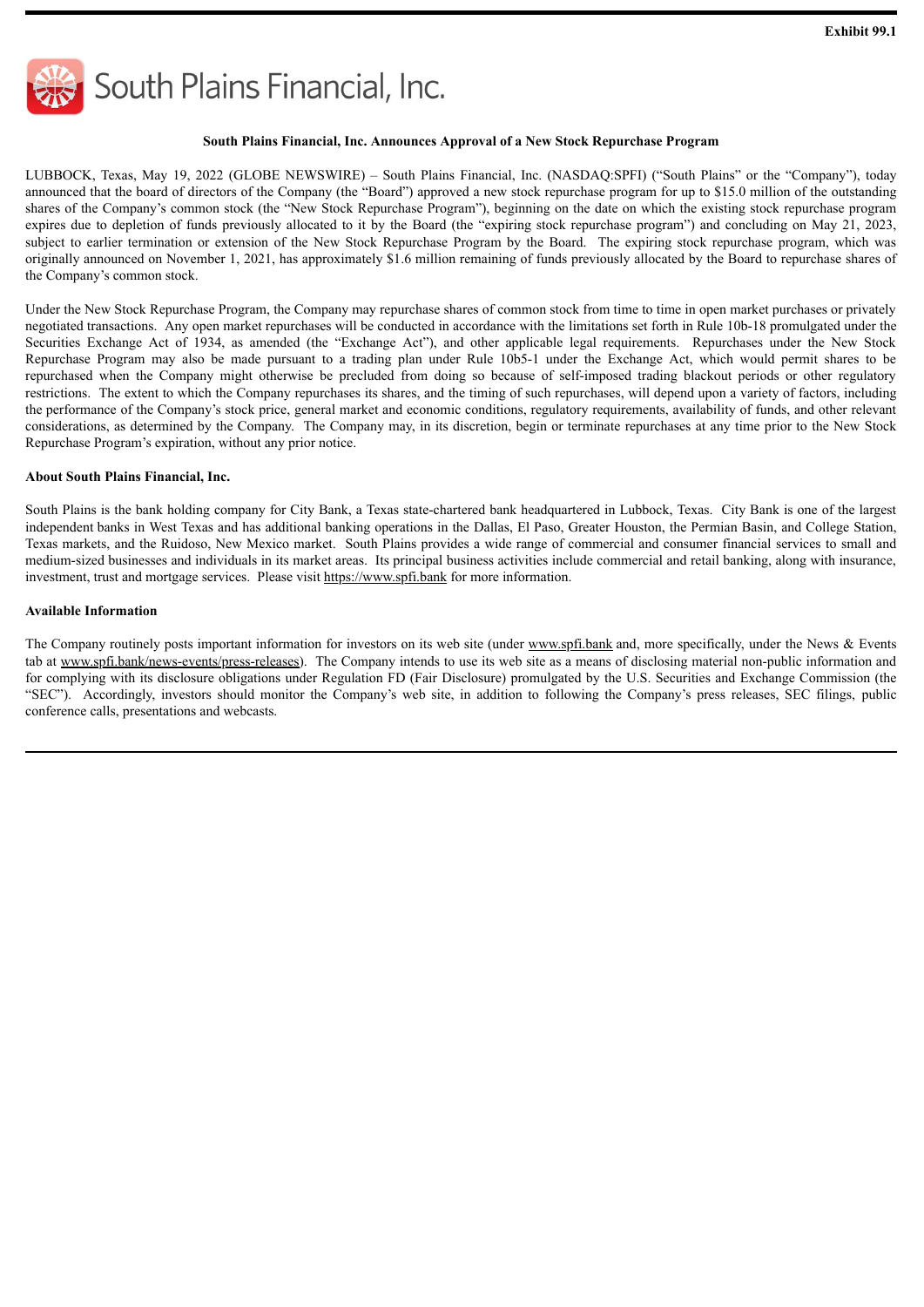The information contained on, or that may be accessed through, the Company's web site is not incorporated by reference into, and is not a part of, this document.

#### **Forward-Looking Statements**

This press release contains forward-looking statements within the meaning of the Private Securities Litigation Reform Act of 1995. These forward-looking statements reflect South Plains' current views with respect to future events. Any statements about South Plains' expectations, beliefs, plans, predictions, forecasts, objectives, assumptions or future events or performance are not historical facts and may be forward-looking. These statements are often, but not always, made through the use of words or phrases such as "anticipate," "believes," "can," "could," "may," "predicts," "potential," "should," "will," "estimate," "plans," "projects," "continuing," "ongoing," "expects," "intends" and similar words or phrases. South Plains cautions that the forward-looking statements in this press release are based largely on South Plains' expectations and are subject to a number of known and unknown risks and uncertainties that are subject to change based on factors which are, in many instances, beyond South Plains' control. Factors that could cause such changes include, but are not limited to, general economic conditions, the extent of the impact of the COVID-19 pandemic (and any current or future variants thereof) on our customers, changes in interest rates, regulatory considerations, competition and market expansion opportunities, changes in non-interest expenditures or in the anticipated benefits of such expenditures, and changes in applicable laws and regulations. Additional information regarding these risks and uncertainties to which South Plains' business and future financial performance are subject is contained in South Plains' most recent Annual Report on Form 10-K and Quarterly Reports on Form 10-Q on file with the SEC, and other documents South Plains files with the SEC from time to time. South Plains urges readers of this press release to review the "*Risk Factors"* section of our most recent Annual Report on Form 10-K, as well as the "*Risk Factors*" section of other documents South Plains files or furnishes with the SEC from time to time, which are available on the SEC's website, www.sec.gov. Actual results, performance or achievements could differ materially from those contemplated, expressed, or implied by the forward-looking statements due to additional risks and uncertainties of which South Plains is not currently aware or which it does not currently view as, but in the future may become, material to its business or operating results. Due to these and other possible uncertainties and risks, the Company can give no assurance that the results contemplated in the forward-looking statements will be realized and readers are cautioned not to place undue reliance on the forward-looking statements contained in this press release. Any forward-looking statements presented herein are made only as of the date of this press release, and South Plains does not undertake any obligation to update or revise any forward-looking statements to reflect changes in assumptions, new information, the occurrence of unanticipated events, or otherwise, except as required by law. All forward-looking statements, express or implied, included in the press release are qualified in their entirety by this cautionary statement.